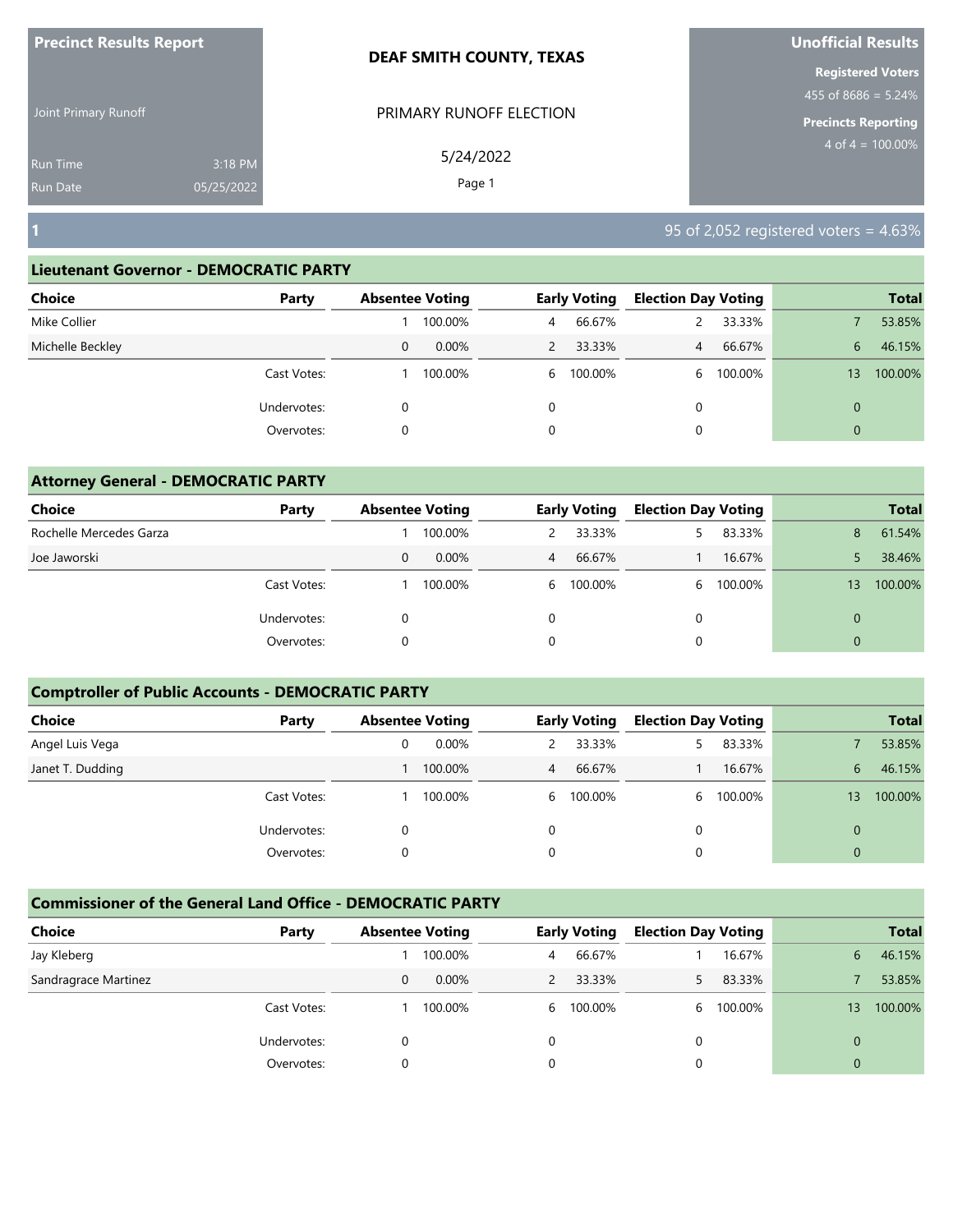| <b>Precinct Results Report</b>     |                       | <b>DEAF SMITH COUNTY, TEXAS</b> | Unofficial Results                                                            |
|------------------------------------|-----------------------|---------------------------------|-------------------------------------------------------------------------------|
| Joint Primary Runoff               |                       | PRIMARY RUNOFF ELECTION         | <b>Registered Voters</b><br>455 of 8686 = 5.24%<br><b>Precincts Reporting</b> |
| <b>Run Time</b><br><b>Run Date</b> | 3:18 PM<br>05/25/2022 | 5/24/2022<br>Page 2             | $4 \text{ of } 4 = 100.00\%$                                                  |
| Г                                  |                       |                                 | 95 of 2,052 registered voters = $4.63\%$                                      |

| Choice         | Party       |    | <b>Absentee Voting</b> |          | <b>Early Voting</b> | <b>Election Day Voting</b> |         |                | <b>Total</b> |
|----------------|-------------|----|------------------------|----------|---------------------|----------------------------|---------|----------------|--------------|
| Ken Paxton     |             | 14 | 82.35%                 | 18       | 72.00%              | 35                         | 87.50%  | 67             | 81.71%       |
| George P. Bush |             | 3  | 17.65%                 |          | 28.00%              |                            | 12.50%  | 15             | 18.29%       |
|                | Cast Votes: | 17 | 100.00%                | 25       | 100.00%             | 40                         | 100.00% | 82             | 100.00%      |
|                | Undervotes: |    |                        | $\Omega$ |                     | 0                          |         | $\mathbf 0$    |              |
|                | Overvotes:  |    |                        | 0        |                     | 0                          |         | $\overline{0}$ |              |

|                 | <b>Commissioner of the General Land Office - REPUBLICAN PARTY</b> |                        |         |    |                     |                            |         |    |              |  |  |  |
|-----------------|-------------------------------------------------------------------|------------------------|---------|----|---------------------|----------------------------|---------|----|--------------|--|--|--|
| <b>Choice</b>   | Party                                                             | <b>Absentee Voting</b> |         |    | <b>Early Voting</b> | <b>Election Day Voting</b> |         |    | <b>Total</b> |  |  |  |
| Dawn Buckingham |                                                                   | 9                      | 52.94%  | 18 | 75.00%              | 27                         | 71.05%  | 54 | 68.35%       |  |  |  |
| Tim Westley     |                                                                   | 8                      | 47.06%  | 6  | 25.00%              | 11                         | 28.95%  | 25 | 31.65%       |  |  |  |
|                 | Cast Votes:                                                       | 17                     | 100.00% | 24 | 100.00%             | 38                         | 100.00% | 79 | 100.00%      |  |  |  |
|                 | Undervotes:                                                       | 0                      |         |    |                     | 2                          |         |    |              |  |  |  |
|                 | Overvotes:                                                        |                        |         |    |                     | 0                          |         |    |              |  |  |  |

| <b>Railroad Commissioner - REPUBLICAN PARTY</b> |             |                        |         |    |                     |                            |         |                 |              |
|-------------------------------------------------|-------------|------------------------|---------|----|---------------------|----------------------------|---------|-----------------|--------------|
| <b>Choice</b>                                   | Party       | <b>Absentee Voting</b> |         |    | <b>Early Voting</b> | <b>Election Day Voting</b> |         |                 | <b>Total</b> |
| Sarah Stogner                                   |             |                        | 11.76%  | 8  | 32.00%              | 18                         | 47.37%  | 28              | 35.00%       |
| Wayne Christian                                 |             | 15                     | 88.24%  | 17 | 68.00%              | 20                         | 52.63%  | 52 <sup>°</sup> | 65.00%       |
|                                                 | Cast Votes: | 17                     | 100.00% | 25 | 100.00%             | 38                         | 100.00% | 80              | 100.00%      |
|                                                 | Undervotes: | 0                      |         |    |                     |                            |         |                 |              |
|                                                 | Overvotes:  | 0                      |         |    |                     | 0                          |         | $\mathbf{0}$    |              |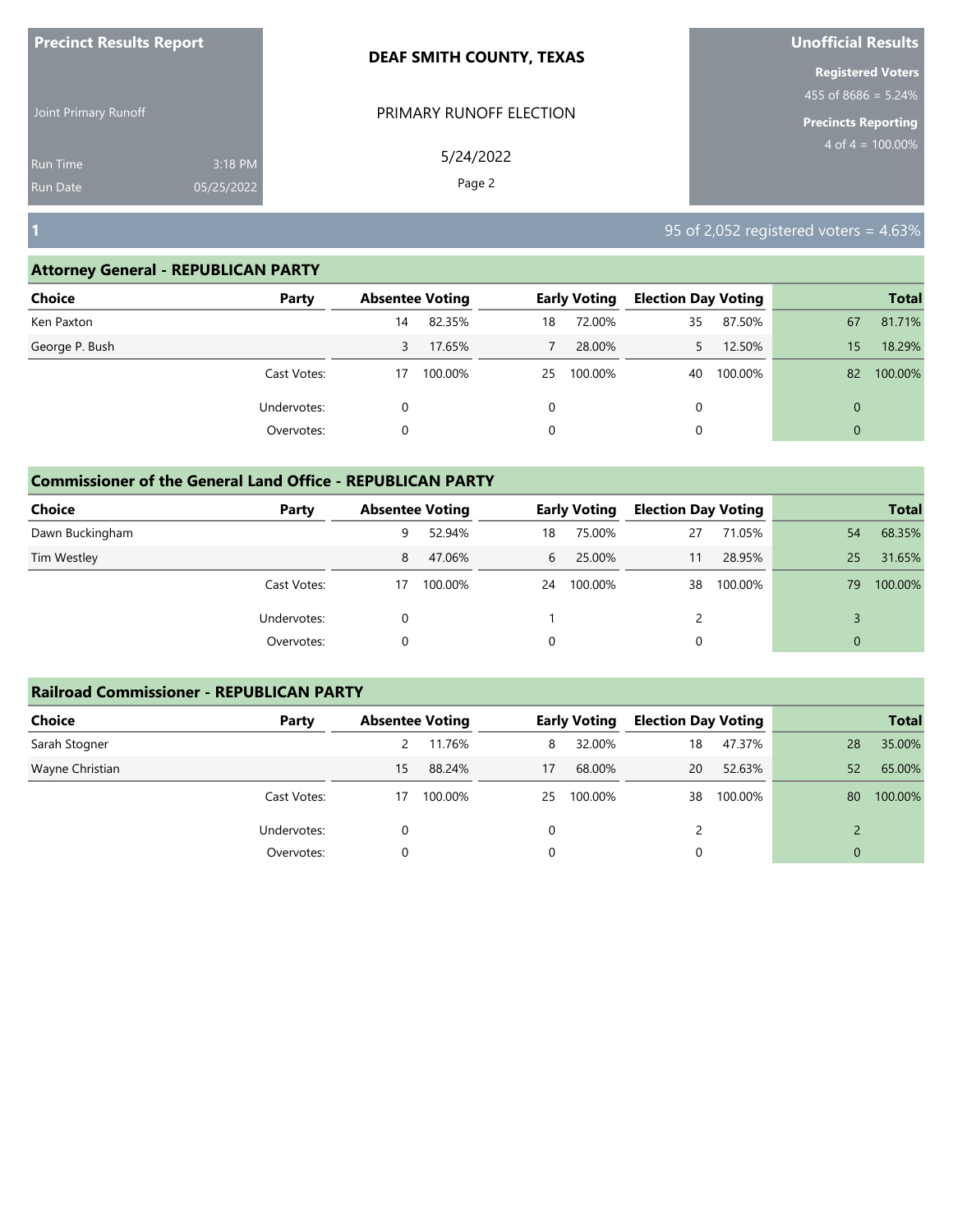| <b>Precinct Results Report</b>     |                       | <b>DEAF SMITH COUNTY, TEXAS</b> | Unofficial Results                                                            |
|------------------------------------|-----------------------|---------------------------------|-------------------------------------------------------------------------------|
| Joint Primary Runoff               |                       | PRIMARY RUNOFF ELECTION         | <b>Registered Voters</b><br>455 of 8686 = 5.24%<br><b>Precincts Reporting</b> |
| <b>Run Time</b><br><b>Run Date</b> | 3:18 PM<br>05/25/2022 | 5/24/2022<br>Page 3             | $4 \text{ of } 4 = 100.00\%$                                                  |
| $\overline{2}$                     |                       |                                 | 57 of 1,989 registered voters = $2.87\%$                                      |

| Choice           | Party       | <b>Absentee Voting</b> |           |   | <b>Early Voting</b> | <b>Election Day Voting</b> |         |                 | <b>Total</b> |
|------------------|-------------|------------------------|-----------|---|---------------------|----------------------------|---------|-----------------|--------------|
| Mike Collier     |             |                        | 5 100.00% |   | 50.00%              |                            | 33.33%  | 8               | 61.54%       |
| Michelle Beckley |             | 0                      | 0.00%     |   | 50.00%              | $\overline{4}$             | 66.67%  |                 | 38.46%       |
|                  | Cast Votes: | 5.                     | 100.00%   |   | 2 100.00%           | 6                          | 100.00% | 13 <sup>°</sup> | 100.00%      |
|                  | Undervotes: | 0                      |           | 0 |                     | 0                          |         | $\mathbf{0}$    |              |
|                  | Overvotes:  | 0                      |           | 0 |                     | 0                          |         | $\mathbf{0}$    |              |
|                  |             |                        |           |   |                     |                            |         |                 |              |

| <b>Attorney General - DEMOCRATIC PARTY</b> |             |              |                        |          |                     |                            |         |    |              |
|--------------------------------------------|-------------|--------------|------------------------|----------|---------------------|----------------------------|---------|----|--------------|
| <b>Choice</b>                              | Party       |              | <b>Absentee Voting</b> |          | <b>Early Voting</b> | <b>Election Day Voting</b> |         |    | <b>Total</b> |
| Rochelle Mercedes Garza                    |             | 4            | 80.00%                 |          | 2 100.00%           | 5.                         | 83.33%  | 11 | 84.62%       |
| Joe Jaworski                               |             |              | 20.00%                 | $\Omega$ | 0.00%               |                            | 16.67%  |    | 15.38%       |
|                                            | Cast Votes: | $\mathbf{P}$ | 100.00%                |          | 2 100.00%           | 6                          | 100.00% | 13 | 100.00%      |
|                                            | Undervotes: |              |                        |          |                     | $\Omega$                   |         | 0  |              |
|                                            | Overvotes:  | 0            |                        | 0        |                     | 0                          |         | 0  |              |

## **Comptroller of Public Accounts - DEMOCRATIC PARTY**

| Choice           | Party       | <b>Absentee Voting</b> |           |   | <b>Early Voting</b> | <b>Election Day Voting</b> |         |                | <b>Total</b> |
|------------------|-------------|------------------------|-----------|---|---------------------|----------------------------|---------|----------------|--------------|
| Angel Luis Vega  |             | 4                      | 80.00%    |   | 50.00%              | 4                          | 66.67%  | 9              | 69.23%       |
| Janet T. Dudding |             |                        | 20.00%    |   | 50.00%              |                            | 33.33%  | 4              | 30.77%       |
|                  | Cast Votes: |                        | 5 100.00% |   | 2 100.00%           | 6.                         | 100.00% | 13             | 100.00%      |
|                  | Undervotes: |                        |           | 0 |                     |                            |         | 0              |              |
|                  | Overvotes:  |                        |           | 0 |                     |                            |         | $\overline{0}$ |              |

| Choice               | Party       | <b>Absentee Voting</b> |         |   | <b>Early Voting</b> | <b>Election Day Voting</b> |         |    | <b>Total</b> |
|----------------------|-------------|------------------------|---------|---|---------------------|----------------------------|---------|----|--------------|
| Jay Kleberg          |             |                        | 0.00%   | 0 | 0.00%               |                            | 0.00%   |    | 0.00%        |
| Sandragrace Martinez |             | 5.                     | 100.00% |   | 2 100.00%           | 6                          | 100.00% | 13 | 100.00%      |
|                      | Cast Votes: | 5                      | 100.00% |   | 2 100.00%           | h                          | 100.00% | 13 | 100.00%      |
|                      | Undervotes: |                        |         |   |                     |                            |         |    |              |
|                      | Overvotes:  |                        |         |   |                     |                            |         | 0  |              |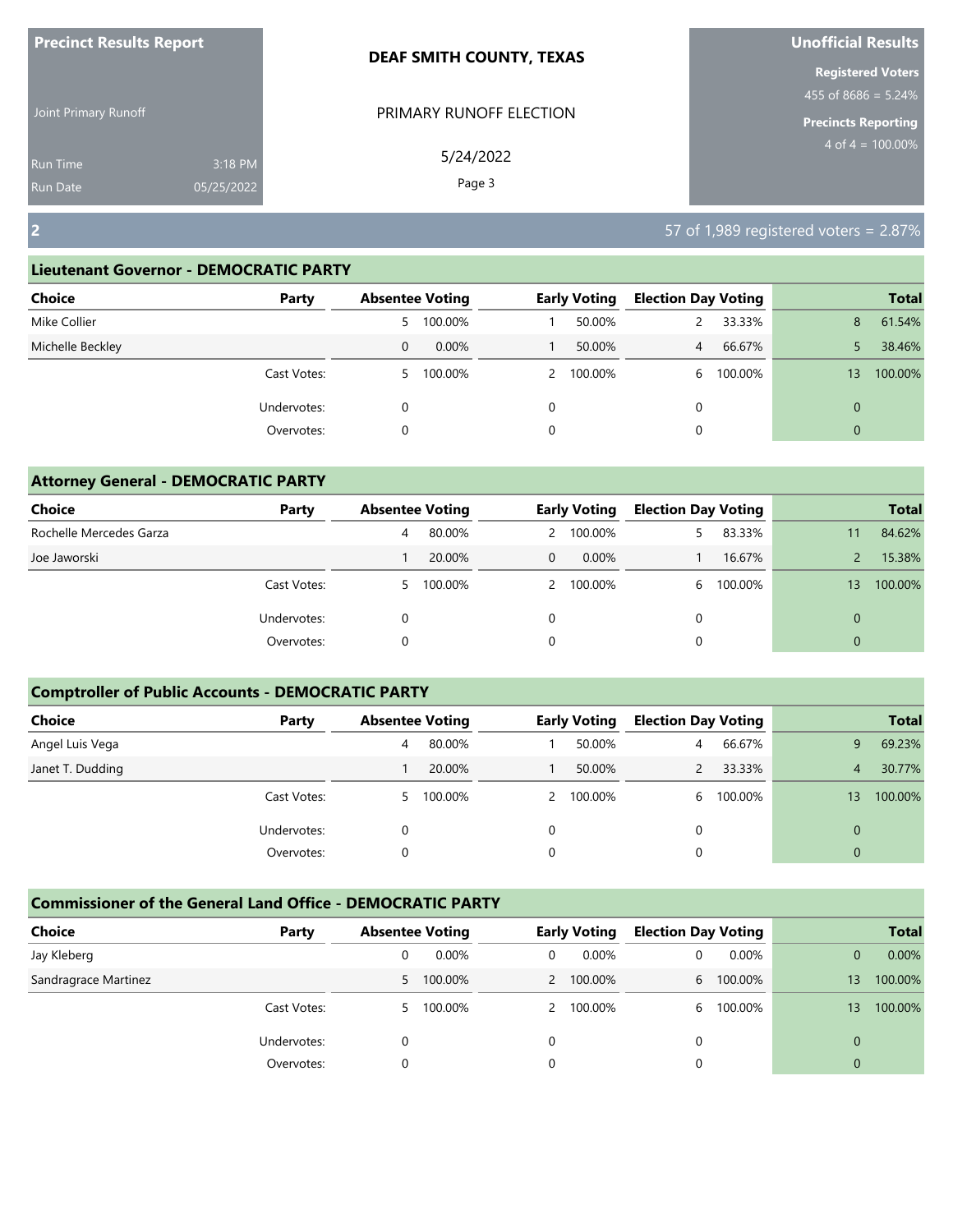| <b>Precinct Results Report</b>     |                       | <b>DEAF SMITH COUNTY, TEXAS</b> | Unofficial Results                                                               |  |  |
|------------------------------------|-----------------------|---------------------------------|----------------------------------------------------------------------------------|--|--|
| Joint Primary Runoff               |                       | PRIMARY RUNOFF ELECTION         | <b>Registered Voters</b><br>455 of $8686 = 5.24\%$<br><b>Precincts Reporting</b> |  |  |
| <b>Run Time</b><br><b>Run Date</b> | 3:18 PM<br>05/25/2022 | 5/24/2022<br>Page 4             | $4 \text{ of } 4 = 100.00\%$                                                     |  |  |
| $\overline{2}$                     |                       |                                 | 57 of 1,989 registered voters = 2.87%                                            |  |  |

| <b>Choice</b>  | Party       | <b>Absentee Voting</b> |         |    | <b>Early Voting</b> | <b>Election Day Voting</b> |         |                | <b>Total</b> |
|----------------|-------------|------------------------|---------|----|---------------------|----------------------------|---------|----------------|--------------|
| Ken Paxton     |             |                        | 33.33%  | 9  | 69.23%              | 17                         | 68.00%  | 28             | 63.64%       |
| George P. Bush |             | 4                      | 66.67%  | 4  | 30.77%              | 8                          | 32.00%  | 16             | 36.36%       |
|                | Cast Votes: | 6                      | 100.00% | 13 | 100.00%             | 25                         | 100.00% | 44             | 100.00%      |
|                | Undervotes: |                        |         |    |                     | 0                          |         | 0              |              |
|                | Overvotes:  |                        |         |    |                     |                            |         | $\overline{0}$ |              |

| <b>Commissioner of the General Land Office - REPUBLICAN PARTY</b> |             |                        |           |    |                     |                            |         |          |              |
|-------------------------------------------------------------------|-------------|------------------------|-----------|----|---------------------|----------------------------|---------|----------|--------------|
| <b>Choice</b>                                                     | Party       | <b>Absentee Voting</b> |           |    | <b>Early Voting</b> | <b>Election Day Voting</b> |         |          | <b>Total</b> |
| Dawn Buckingham                                                   |             | 3                      | 50.00%    |    | 53.85%              | 16                         | 66.67%  | 26       | 60.47%       |
| Tim Westley                                                       |             | 3                      | 50.00%    | 6  | 46.15%              | 8                          | 33.33%  | 17       | 39.53%       |
|                                                                   | Cast Votes: |                        | 6 100.00% | 13 | 100.00%             | 24                         | 100.00% | 43       | 100.00%      |
|                                                                   | Undervotes: | 0                      |           | 0  |                     |                            |         |          |              |
|                                                                   | Overvotes:  | 0                      |           | 0  |                     | 0                          |         | $\Omega$ |              |

| <b>Railroad Commissioner - REPUBLICAN PARTY</b> |             |                        |         |    |                     |                            |         |    |              |
|-------------------------------------------------|-------------|------------------------|---------|----|---------------------|----------------------------|---------|----|--------------|
| <b>Choice</b>                                   | Party       | <b>Absentee Voting</b> |         |    | <b>Early Voting</b> | <b>Election Day Voting</b> |         |    | <b>Total</b> |
| Sarah Stogner                                   |             |                        | 16.67%  | 3  | 23.08%              |                            | 8.33%   | 6  | 13.95%       |
| Wayne Christian                                 |             | 5                      | 83.33%  | 10 | 76.92%              | $22 \overline{ }$          | 91.67%  | 37 | 86.05%       |
|                                                 | Cast Votes: | 6                      | 100.00% | 13 | 100.00%             | 24                         | 100.00% | 43 | 100.00%      |
|                                                 | Undervotes: | 0                      |         | 0  |                     |                            |         |    |              |
|                                                 | Overvotes:  | 0                      |         | 0  |                     | 0                          |         |    |              |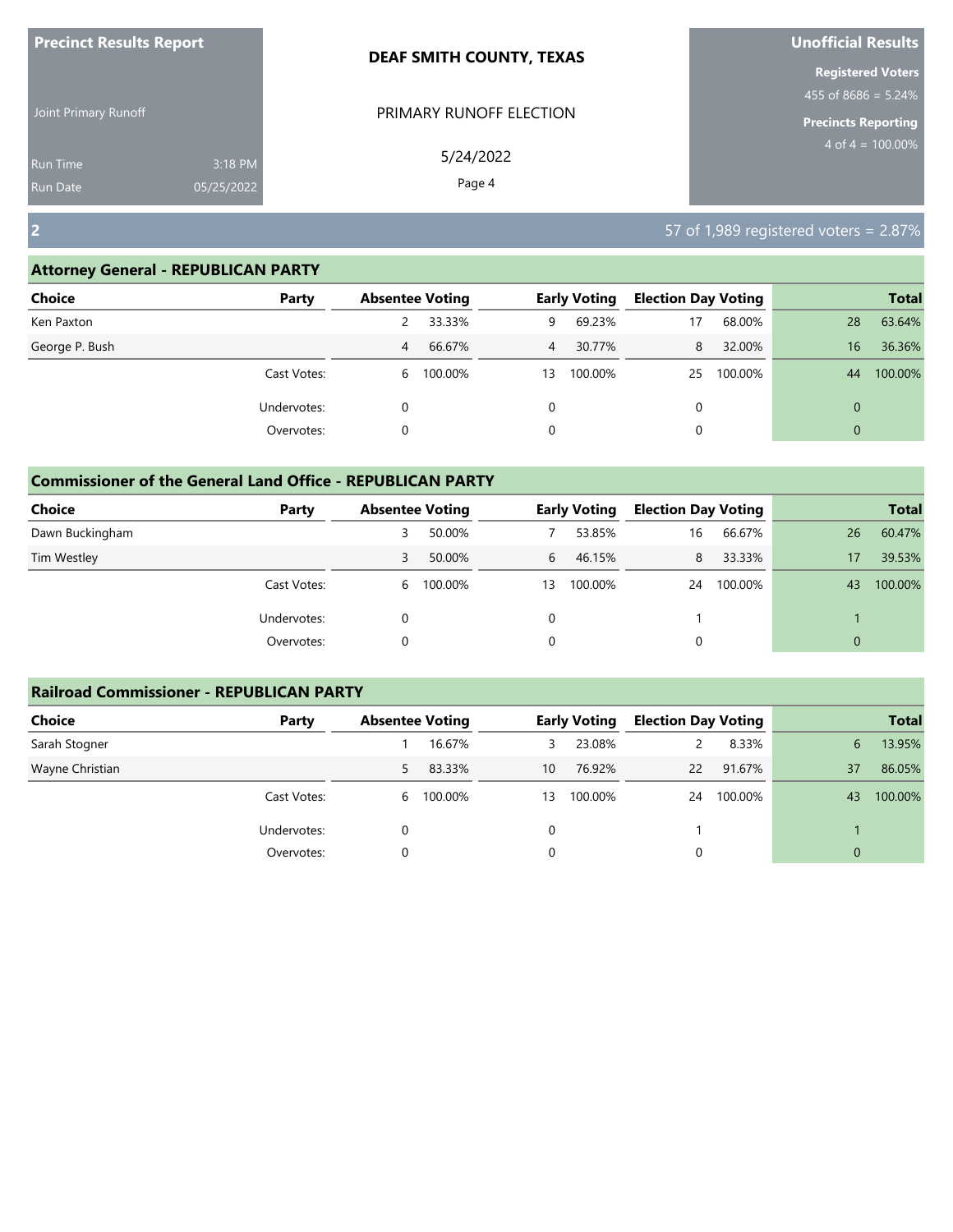| <b>Precinct Results Report</b>                       |  | <b>DEAF SMITH COUNTY, TEXAS</b> | Unofficial Results                                                              |
|------------------------------------------------------|--|---------------------------------|---------------------------------------------------------------------------------|
| Joint Primary Runoff                                 |  | PRIMARY RUNOFF ELECTION         | <b>Registered Voters</b><br>$455$ of 8686 = 5.24%<br><b>Precincts Reporting</b> |
| 3:18 PM<br><b>Run Time</b><br>05/25/2022<br>Run Date |  | 5/24/2022<br>Page 5             | $4 \text{ of } 4 = 100.00\%$                                                    |
| $\overline{\mathbf{3}}$                              |  |                                 | 238 of 2,731 registered voters = $8.71\%$                                       |

| Choice<br>Party  |   | <b>Absentee Voting</b> |   | <b>Early Voting</b> | <b>Election Day Voting</b> |         |                | <b>Total</b> |
|------------------|---|------------------------|---|---------------------|----------------------------|---------|----------------|--------------|
| Mike Collier     | 5 | 55.56%                 | 0 | $0.00\%$            | $\overline{4}$             | 66.67%  | 9              | 45.00%       |
| Michelle Beckley | 4 | 44.44%                 |   | 5 100.00%           |                            | 33.33%  | 11             | 55.00%       |
| Cast Votes:      | 9 | 100.00%                |   | 5 100.00%           | 6                          | 100.00% | 20             | 100.00%      |
| Undervotes:      |   |                        | 0 |                     | 0                          |         | $\overline{0}$ |              |
| Overvotes:       | 0 |                        | 0 |                     | 0                          |         | $\overline{0}$ |              |

| <b>Attorney General - DEMOCRATIC PARTY</b> |             |   |                        |               |                     |                            |         |                |              |
|--------------------------------------------|-------------|---|------------------------|---------------|---------------------|----------------------------|---------|----------------|--------------|
| Choice                                     | Party       |   | <b>Absentee Voting</b> |               | <b>Early Voting</b> | <b>Election Day Voting</b> |         |                | <b>Total</b> |
| Rochelle Mercedes Garza                    |             | 9 | 100.00%                | 3             | 60.00%              | 4                          | 66.67%  | 16             | 80.00%       |
| Joe Jaworski                               |             | 0 | $0.00\%$               | $\mathcal{P}$ | 40.00%              |                            | 33.33%  | $\overline{4}$ | 20.00%       |
|                                            | Cast Votes: | 9 | 100.00%                | 5.            | 100.00%             | 6                          | 100.00% | 20             | 100.00%      |
|                                            | Undervotes: | 0 |                        | $\Omega$      |                     | $\Omega$                   |         | $\Omega$       |              |
|                                            | Overvotes:  | 0 |                        | 0             |                     |                            |         | $\mathbf 0$    |              |

# **Comptroller of Public Accounts - DEMOCRATIC PARTY**

| Choice           | Party       | <b>Absentee Voting</b> |         |    | <b>Early Voting</b> | <b>Election Day Voting</b> |         |          | <b>Total</b> |
|------------------|-------------|------------------------|---------|----|---------------------|----------------------------|---------|----------|--------------|
| Angel Luis Vega  |             | 8                      | 88.89%  |    | 20.00%              |                            | 50.00%  | 12       | 60.00%       |
| Janet T. Dudding |             |                        | 11.11%  | 4  | 80.00%              |                            | 50.00%  | 8        | 40.00%       |
|                  | Cast Votes: | 9                      | 100.00% | 5. | 100.00%             | 6.                         | 100.00% | 20       | 100.00%      |
|                  | Undervotes: | 0                      |         | 0  |                     |                            |         | $\Omega$ |              |
|                  | Overvotes:  |                        |         | 0  |                     |                            |         | $\Omega$ |              |

| Choice               | Party       | <b>Absentee Voting</b> |          |   | <b>Early Voting</b> | <b>Election Day Voting</b> |         |    | <b>Total</b> |
|----------------------|-------------|------------------------|----------|---|---------------------|----------------------------|---------|----|--------------|
| Jay Kleberg          |             |                        | $0.00\%$ |   | 40.00%              |                            | 33.33%  | 4  | 20.00%       |
| Sandragrace Martinez |             | 9                      | 100.00%  | 3 | 60.00%              | 4                          | 66.67%  | 16 | 80.00%       |
|                      | Cast Votes: | 9                      | 100.00%  |   | 100.00%             | h                          | 100.00% | 20 | 100.00%      |
|                      | Undervotes: |                        |          | 0 |                     |                            |         | 0  |              |
|                      | Overvotes:  |                        |          |   |                     |                            |         | 0  |              |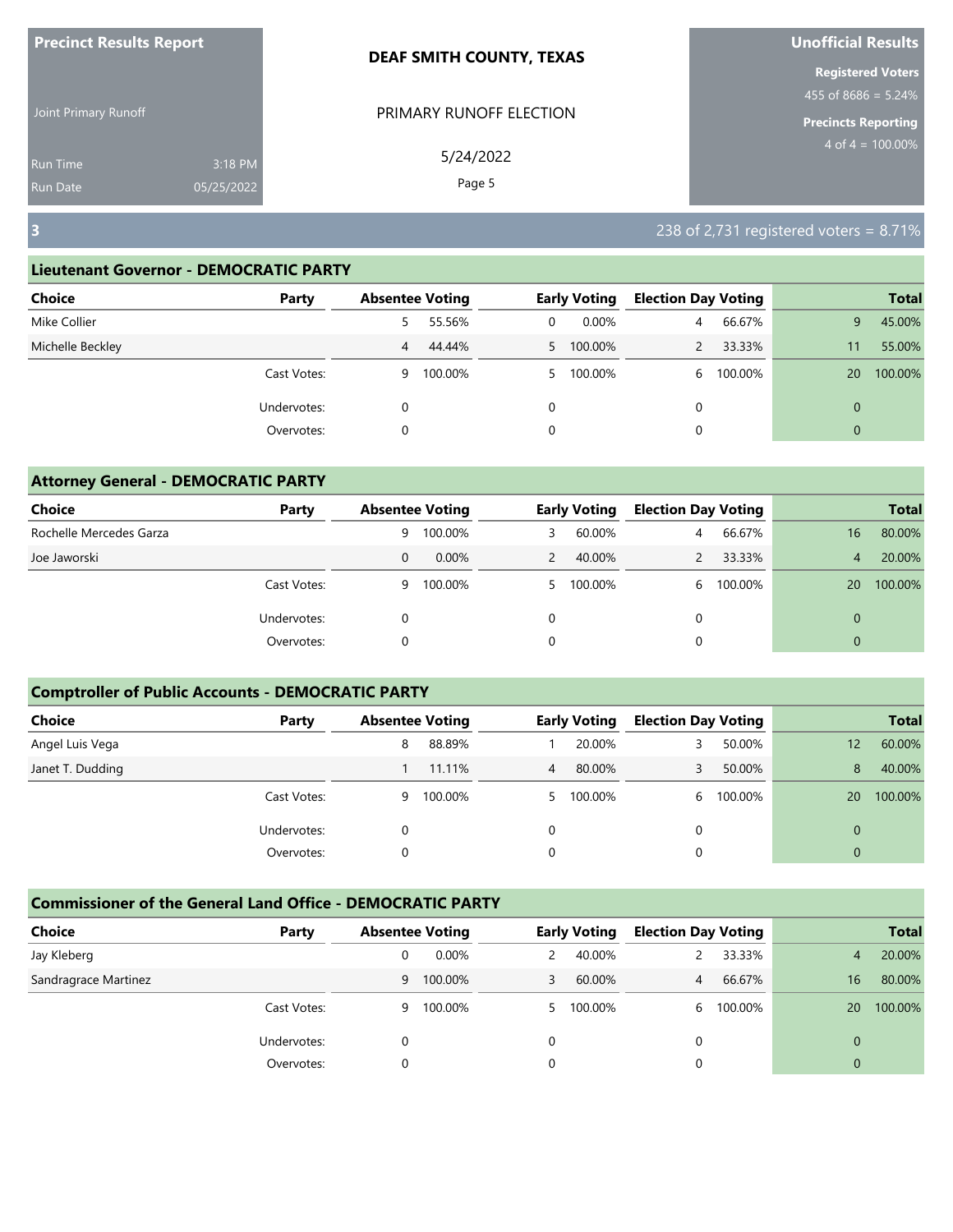| <b>Precinct Results Report</b>     |                       | <b>DEAF SMITH COUNTY, TEXAS</b> | Unofficial Results                                 |
|------------------------------------|-----------------------|---------------------------------|----------------------------------------------------|
| Joint Primary Runoff               |                       | PRIMARY RUNOFF ELECTION         | <b>Registered Voters</b><br>455 of 8686 = $5.24\%$ |
|                                    |                       |                                 | <b>Precincts Reporting</b>                         |
| <b>Run Time</b><br><b>Run Date</b> | 3:18 PM<br>05/25/2022 | 5/24/2022<br>Page 6             | $4 \text{ of } 4 = 100.00\%$                       |
| $\overline{\mathbf{3}}$            |                       |                                 | 238 of 2,731 registered voters = $8.71\%$          |

| Choice         | Party       | <b>Absentee Voting</b> |         |    | <b>Early Voting</b> | <b>Election Day Voting</b> |         |          | <b>Total</b> |
|----------------|-------------|------------------------|---------|----|---------------------|----------------------------|---------|----------|--------------|
| Ken Paxton     |             | 37                     | 69.81%  | 31 | 63.27%              | 97                         | 84.35%  | 165      | 76.04%       |
| George P. Bush |             | 16                     | 30.19%  | 18 | 36.73%              | 18                         | 15.65%  | 52       | 23.96%       |
|                | Cast Votes: | 53                     | 100.00% | 49 | 100.00%             | 115                        | 100.00% | 217      | 100.00%      |
|                | Undervotes: |                        |         | 0  |                     |                            |         |          |              |
|                | Overvotes:  |                        |         | 0  |                     |                            |         | $\Omega$ |              |

| <b>Commissioner of the General Land Office - REPUBLICAN PARTY</b> |             |    |                        |    |                     |                            |         |              |              |
|-------------------------------------------------------------------|-------------|----|------------------------|----|---------------------|----------------------------|---------|--------------|--------------|
| Choice                                                            | Party       |    | <b>Absentee Voting</b> |    | <b>Early Voting</b> | <b>Election Day Voting</b> |         |              | <b>Total</b> |
| Dawn Buckingham                                                   |             | 25 | 51.02%                 | 37 | 78.72%              | 73                         | 65.77%  | 135          | 65.22%       |
| Tim Westley                                                       |             | 24 | 48.98%                 | 10 | 21.28%              | 38                         | 34.23%  | 72           | 34.78%       |
|                                                                   | Cast Votes: | 49 | 100.00%                | 47 | 100.00%             | 111                        | 100.00% | 207          | 100.00%      |
|                                                                   | Undervotes: | 4  |                        |    |                     |                            |         | 11           |              |
|                                                                   | Overvotes:  | 0  |                        | 0  |                     | 0                          |         | $\mathbf{0}$ |              |

| <b>Railroad Commissioner - REPUBLICAN PARTY</b> |             |                        |         |    |                     |                            |         |              |              |
|-------------------------------------------------|-------------|------------------------|---------|----|---------------------|----------------------------|---------|--------------|--------------|
| <b>Choice</b>                                   | Party       | <b>Absentee Voting</b> |         |    | <b>Early Voting</b> | <b>Election Day Voting</b> |         |              | <b>Total</b> |
| Sarah Stogner                                   |             | 8                      | 15.69%  |    | 14.89%              | 25                         | 21.93%  | 40           | 18.87%       |
| Wayne Christian                                 |             | 43                     | 84.31%  | 40 | 85.11%              | 89                         | 78.07%  | 172          | 81.13%       |
|                                                 | Cast Votes: | 51                     | 100.00% | 47 | 100.00%             | 114                        | 100.00% | 212          | 100.00%      |
|                                                 | Undervotes: |                        |         |    |                     |                            |         | 6            |              |
|                                                 | Overvotes:  | 0                      |         | 0  |                     | 0                          |         | $\mathbf{0}$ |              |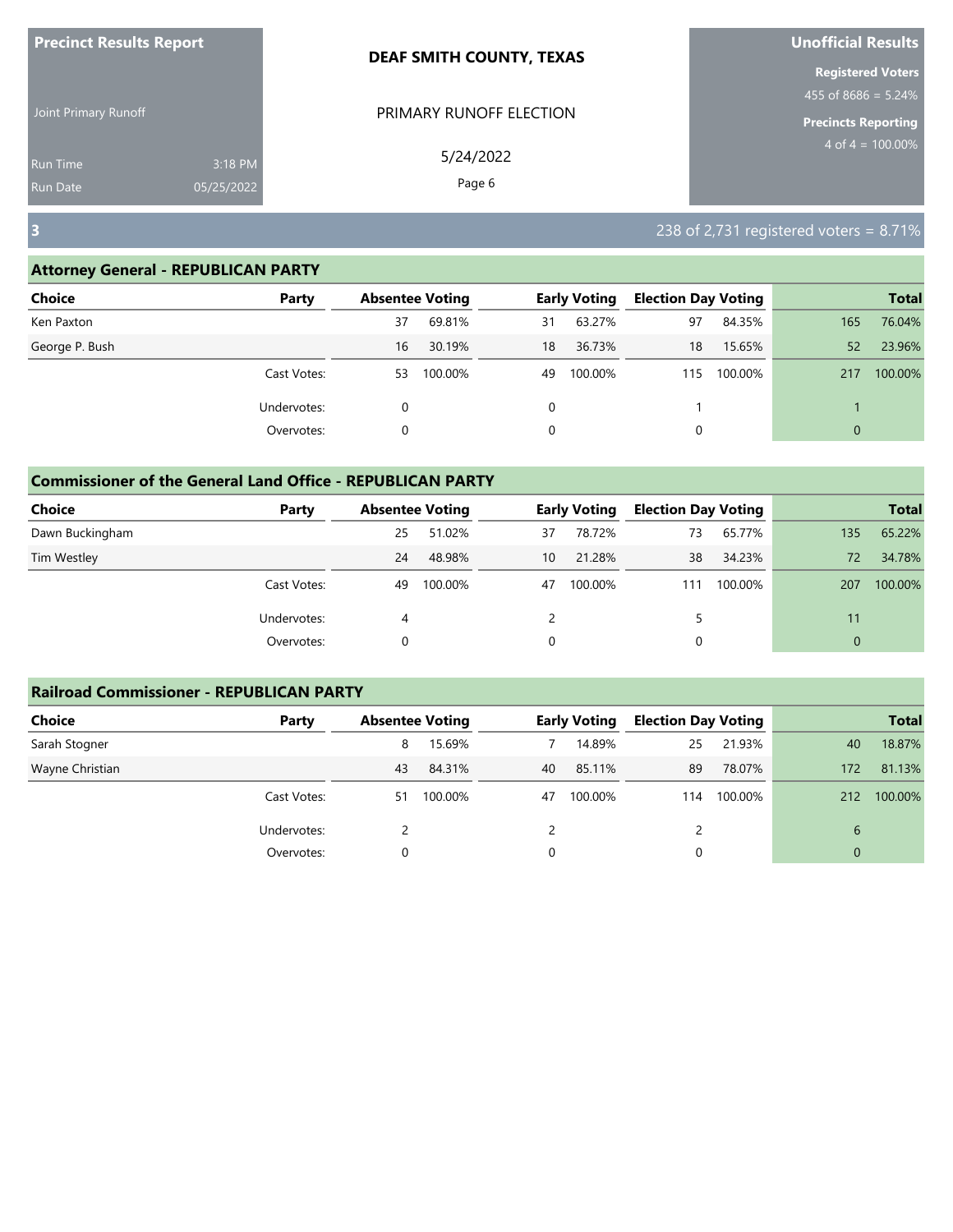| <b>Precinct Results Report</b> |            | <b>DEAF SMITH COUNTY, TEXAS</b> | Unofficial Results                              |
|--------------------------------|------------|---------------------------------|-------------------------------------------------|
|                                |            |                                 | <b>Registered Voters</b><br>455 of 8686 = 5.24% |
| Joint Primary Runoff           |            | PRIMARY RUNOFF ELECTION         | <b>Precincts Reporting</b>                      |
| <b>Run Time</b>                | 3:18 PM    | 5/24/2022                       | $4$ of $4 = 100.00\%$                           |
| <b>Run Date</b>                | 05/25/2022 | Page 7                          |                                                 |
| $\vert 4 \vert$                |            |                                 | 65 of 1,914 registered voters = $3.40\%$        |

| Choice           | Party       |   | <b>Absentee Voting</b> |   | <b>Early Voting</b> |   | <b>Election Day Voting</b> |              | <b>Total</b> |
|------------------|-------------|---|------------------------|---|---------------------|---|----------------------------|--------------|--------------|
| Mike Collier     |             | 4 | 100.00%                | 0 | $0.00\%$            | 0 | $0.00\%$                   | 4            | 50.00%       |
| Michelle Beckley |             | 0 | $0.00\%$               |   | 2 100.00%           |   | 100.00%                    | 4            | 50.00%       |
|                  | Cast Votes: | 4 | 100.00%                |   | 2 100.00%           |   | 100.00%                    | 8            | 100.00%      |
|                  | Undervotes: | 0 |                        | 0 |                     | 0 |                            | $\mathbf{0}$ |              |
|                  | Overvotes:  | 0 |                        | 0 |                     | 0 |                            | $\mathbf{0}$ |              |
|                  |             |   |                        |   |                     |   |                            |              |              |

| <b>Attorney General - DEMOCRATIC PARTY</b> |             |                        |         |          |                     |                            |           |             |              |
|--------------------------------------------|-------------|------------------------|---------|----------|---------------------|----------------------------|-----------|-------------|--------------|
| Choice                                     | Party       | <b>Absentee Voting</b> |         |          | <b>Early Voting</b> | <b>Election Day Voting</b> |           |             | <b>Total</b> |
| Rochelle Mercedes Garza                    |             | 3                      | 75.00%  |          | 2 100.00%           | $\mathbf{2}$               | 100.00%   |             | 87.50%       |
| Joe Jaworski                               |             |                        | 25.00%  | 0        | 0.00%               | $\Omega$                   | $0.00\%$  |             | 12.50%       |
|                                            | Cast Votes: | 4                      | 100.00% |          | 2 100.00%           |                            | 2 100.00% | 8           | 100.00%      |
|                                            | Undervotes: |                        |         | $\Omega$ |                     | $\Omega$                   |           |             |              |
|                                            | Overvotes:  |                        |         | 0        |                     | 0                          |           | $\mathbf 0$ |              |

## **Comptroller of Public Accounts - DEMOCRATIC PARTY**

| Choice           | Party       | <b>Absentee Voting</b> |         |          | <b>Early Voting</b> | <b>Election Day Voting</b> |          |                | <b>Total</b> |
|------------------|-------------|------------------------|---------|----------|---------------------|----------------------------|----------|----------------|--------------|
| Angel Luis Vega  |             |                        | 25.00%  | 0        | $0.00\%$            | 2                          | 100.00%  |                | 37.50%       |
| Janet T. Dudding |             | 3                      | 75.00%  |          | 2 100.00%           | 0                          | $0.00\%$ |                | 62.50%       |
|                  | Cast Votes: | 4                      | 100.00% |          | 2 100.00%           |                            | 100.00%  | 8              | 100.00%      |
|                  | Undervotes: |                        |         | $\Omega$ |                     |                            |          | 0              |              |
|                  | Overvotes:  |                        |         | $\Omega$ |                     |                            |          | $\overline{0}$ |              |

| Choice               | Party       | <b>Absentee Voting</b> |         |   | <b>Early Voting</b> | <b>Election Day Voting</b> |         |          | <b>Total</b> |
|----------------------|-------------|------------------------|---------|---|---------------------|----------------------------|---------|----------|--------------|
| Jay Kleberg          |             |                        | 25.00%  |   | 2 100.00%           |                            | 50.00%  | 4        | 50.00%       |
| Sandragrace Martinez |             | 3                      | 75.00%  | 0 | $0.00\%$            |                            | 50.00%  | 4        | 50.00%       |
|                      | Cast Votes: | 4                      | 100.00% |   | 2 100.00%           |                            | 100.00% | 8        | 100.00%      |
|                      | Undervotes: |                        |         | 0 |                     |                            |         |          |              |
|                      | Overvotes:  |                        |         |   |                     |                            |         | $\Omega$ |              |